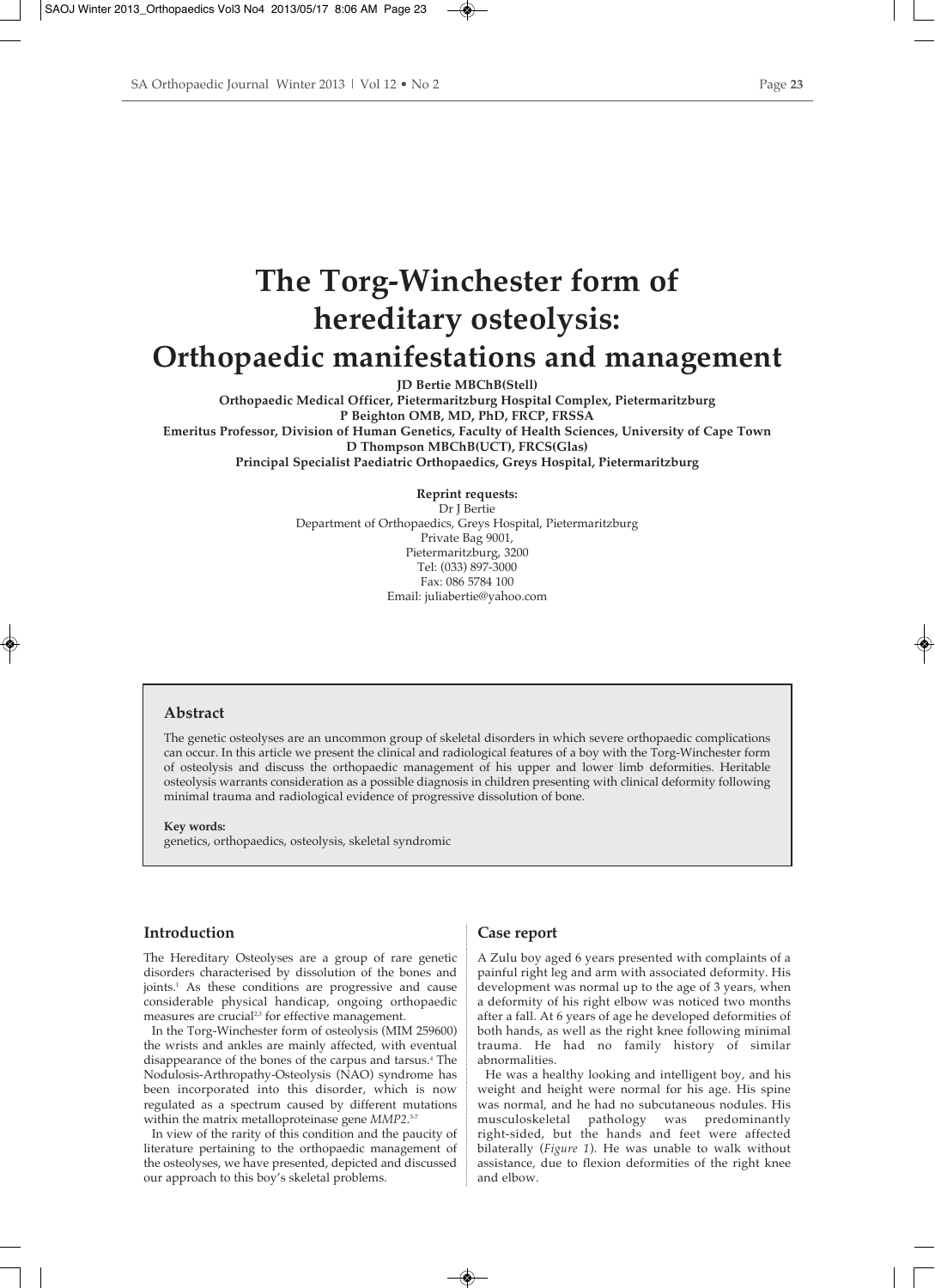

*Figure 1. The affected boy with a right elbow flexion deformity, ulnar deviation of wrist and flexion deformity of ring and little fingers*

Radiographs revealed generalised skeletal lucency with absence of the carpal bones in the right wrist and destruction of the right elbow joint. The metacarpals, metatarsals and phalanges of both hands and feet were widened, with loss of tubulation. The medial regions of both clavicles were expanded. The pertinent clinical and radiological findings are depicted in *Figures 1–6* and listed in *Table I*.

Routine haematological and biochemical investigations yielded normal results and there was no biochemical evidence of parathyroid dysfunction. His renal function was normal. Facilities for the investigation of the causative *MMP2* gene were unavailable.

## **Orthopaedic management**

Management of his upper limb pathology was focused on his right forearm and both hands. We did not consider interfering with his right elbow deformity, as the position would allow him to use his hand to feed himself. Management of the ulna club hand involved a distal ulna osteotomy and wrist spanning external fixator (Orthofix MultiPlanar MiniRail System). The deformity was corrected gradually until the wrist was in a neutral position, and remained in situ for three months. The external fixator was then replaced with a below-elbow cast to prevent recurrence of the deformity, followed by a wrist gaiter. His hands were splinted and exercised from the time of his admission but we were unable to improve his phalangeal flexion contractures.

The management of his lower limb pathology was focused on his right knee flexion contracture. He was managed in a reverse dynamic sling until his residual knee contracture was fully corrected, after which a cylinder cast was applied, followed by a knee gaiter for long-term use. Mobilisation with a walking frame was gradual due to residual knee pain and weakness.



*Figure 2. An AP radiograph of the right forearm revealed a foreshortened ulna and ulnar deviation of hand at the wrist.*



*Figure 3. AP radiographs of both hands show absence of right carpal bones, with widened metacarpals and osteolysis of the distal ulna.*



*Figure 4. AP and lateral radiographs of the right knee show diffuse osteopaenia and evidence of a previous distal femoral growth plate fracture (Salter Harris II).*

*Radiographs revealed generalised skeletal lucency with absence of the carpal bones in the right wrist and destruction of the right elbow joint*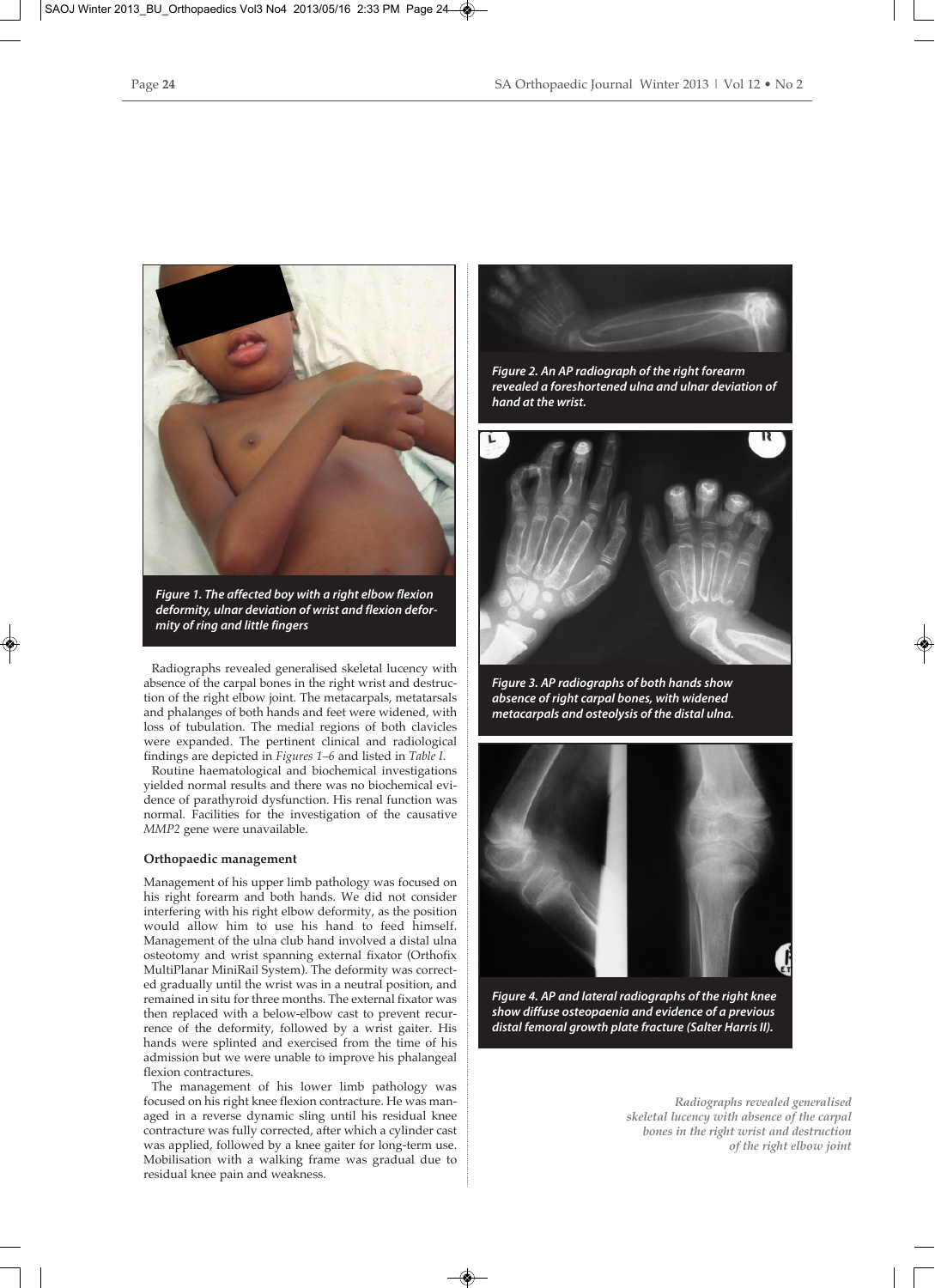

*Figure 5. The lateral foot radiograph shows diffuse osteopaenia and widened metatarsals.*



We assessed his metabolic markers in view of his profound osteopaenia. Dual-energy X-ray absorptiometry showed a Z-score of −3.7SD, and he was subsequently treated with intravenous infusion of a bisphosphonate, zoledronic acid. Radiographs of the distal femur now show 'zebra lines', which have previously been described in association with pamidronate therapy<sup>8</sup> (*Figure 7*).

## **Discussion**

The genetic osteolyses are a group of rare disorders which are characterised by radiolucency and progressive disappearance of components of the skeleton. The various forms of osteolysis have been defined and named in terms of the anatomical distribution of the abnormalities, the occurrence of extra-skeletal manifestations and the mode of genetic transmission. There is considerable phenotypic overlap and the syndromic boundaries are blurred. Nosological confusion has been compounded by the inconsistent use of eponymic designations for some forms of osteolysis.

Advances in molecular technology have clarified the situation to some extent and it has become apparent that several apparently disparate entities result from different mutations within the same gene. This observation has led to the concept of a 'spectrum' of overlapping conditions which share a similar biomolecular pathogenesis.

The Torg-Winchester syndrome is a rare autosomal recessive form of osteolysis in which mutations in the matrix metalloproteinase-2 gene *(MMP2)* at the chromosomal locus 16q13 are causative.5,6,7,9 The matrix metalloproteinases are a group of enzymes involved in collagen homeostasis. The exact mechanism of how this may lead to the osteolysis syndromes is unknown, but it is believed that abnormal collagen breakdown leads to abnormal osteoblast activity and subsequent osteolysis.<sup>5</sup> In this condition the clinical and radiographic features range from osteolysis which predominates in the wrists and ankles (Torg form), to severe generalised osteolysis with skin nodules and a coarse facies (Winchester syndrome).<sup>2,4</sup> A third condition comprising subcutaneous nodules, arthropathy and osteolysis (NAO syndrome) which has been documented in consanguineous families in Saudi-Arabia is now included in this spectrum.<sup>1,10</sup> Despite a wide geographical distribution of case reports, the genetic osteolyses are extremely rare. Indeed, in more than 40 years of focus on skeletal disorders in South Africa, only three previous cases have been identified in this country.<sup>3</sup>

The affected boy whom we have studied has progressive osteolysis with phenotypic manifestations which are all components of the Torg-Winchester spectrum. In particular, predominant but asymmetrical osteolysis of the carpus with widening of the metacarpals, metatarsals and phalanges is suggestive of the former Torg syndrome. The involvement of the elbows and other skeletal regions, together with the joint contractures and muscle wasting are also variable components of this syndrome. Similarly, the severity and distribution of the osteolysis is in keeping with the former Winchester syndrome. Finally, the clavicular widening is characteristic of the NAO syndrome.10 The fact that the patient has features of all three forms of osteolysis, which were previously regarded as autonomous entities, is entirely in keeping with the concept of a phenotypic spectrum.<sup>1</sup>

### **Differential diagnosis**

The most frequent disorders which enter into the differential diagnosis in South Africa include:<br>• Osteogenesis imperfecta type I

- Osteogenesis imperfecta type III
- Bruck syndrome
- Gorham osteolysis
- Polyarticular juvenile idiopathic arthritis
- Juvenile idiopathic osteoporosis

The main condition which enters into the differential diagnosis of the Torg-Winchester NAO spectrum of heritable osteolysis is osteogenesis imperfecta (OI). Diagnostic differentiation of these disorders is especially important in South Africa in view of the relatively high frequency of OI type III in the indigenous African population.11 The manifestations of this autosomal recessive disorder are skeletal fragility, which leads to multiple fractures, together with limb and spinal deformity and marked physical handicap. An unusual complication encountered in a few individuals with this form of OI is the occasional occurrence of flexion contractures of the limbs.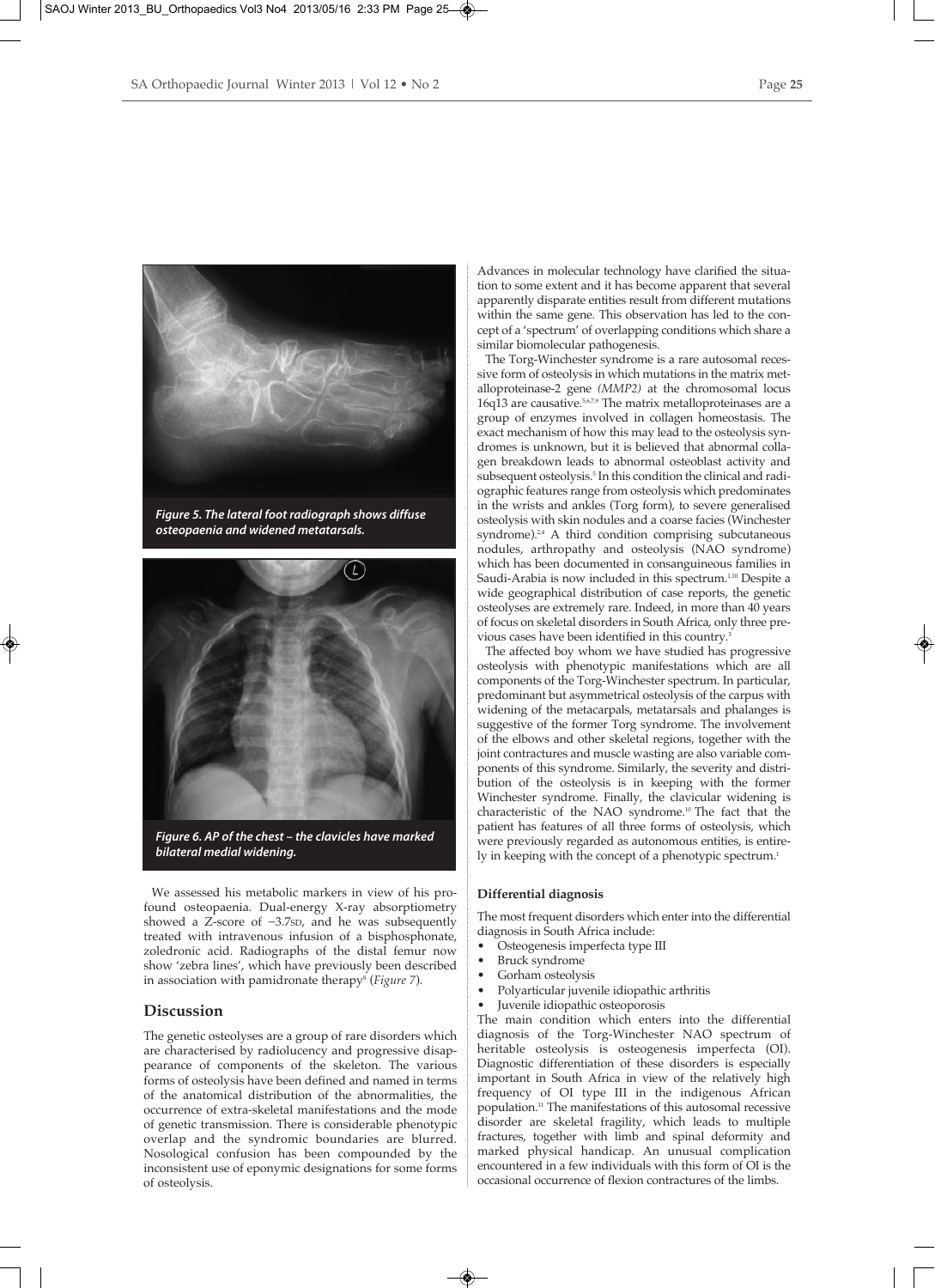| Table I: Clinical and radiological features of osteolysis in the affected boy |                                                                                  |                                                                                |
|-------------------------------------------------------------------------------|----------------------------------------------------------------------------------|--------------------------------------------------------------------------------|
|                                                                               | <b>Clinical findings</b>                                                         | Radiological findings                                                          |
| Upper limb                                                                    |                                                                                  |                                                                                |
| Right arm and elbow                                                           | • Atrophy of biceps and triceps muscles                                          | • Diffuse osteopaenia                                                          |
|                                                                               | · Right elbow fibrous ankylosis deformity,<br>in 90 $\degree$ flexion (Figure 1) | • Destruction at elbow joint, which is held<br>in flexion                      |
| Right forearm and wrist                                                       | • Atrophy of predominantly the ulnar<br>aspect of forearm                        | • Foreshortened ulna                                                           |
|                                                                               | • 45° supination and no pronation present                                        | • Distal ulna articulates with distal radial<br>metaphysis                     |
|                                                                               | • Ulnar deviation of wrist                                                       | • Carpal bones absent (Figure 2)                                               |
| <b>Bilateral hands</b>                                                        | • Fixed flexion deformities of little and ring<br>finger interphalangeal joints  | • Widened metacarpals                                                          |
|                                                                               |                                                                                  | • Flexion of ring and little finger<br>interphalangeal joints (Figure 3)       |
| Lower limb                                                                    |                                                                                  |                                                                                |
| Right knee                                                                    | • Fixed flexion deformity of 80°                                                 | • Diffuse osteopaenia                                                          |
|                                                                               | • No evidence of inflammation                                                    | • Previous distal femoral growth plate<br>fracture (Figure 4)                  |
| Bilateral ankles and feet                                                     | • Limited range of ankle movement                                                | • Widened metatarsals and phalanges                                            |
|                                                                               | • Lateral two toes are shortened and flexed<br>at interphalangeal joints         | • Destruction of great and second toe<br>metatarsophalangeal joints (Figure 5) |
| <b>Chest</b>                                                                  |                                                                                  |                                                                                |
| Clavicles                                                                     | • Non-tender                                                                     | • Widening of medial aspects of both<br>clavicles (Figure 6)                   |

The pathogenesis of this combination, which is termed Bruck syndrome, has not yet been elucidated.<sup>12,13</sup> The diagnosis of the osteolysis spectrum in the affected boy is strongly supported by the disappearance of the carpal bones, the configuration of the tubular bones of the hands and feet, and the occurrence of significant osteopaenia. An additional radiological discriminant includes the asymmetrical lytic destruction of the affected joints.<sup>9</sup> In the affected boy, the radiological appearances were entirely in keeping with those of the Torg-Winchester osteolysis as depicted in the definitive *Atlas of Genetic Disorders of Skeletal Development*, 14 and the diagnosis was confirmed by an international expert in the radiology of the osteolyses.<sup>15</sup>

## **Management**

There is a paucity of literature concerning the management of the orthopaedic manifestations of the genetic osteolyses. The available literature suggests that the skeletal lysis is progressive, and it is appropriate that the management should focus on correction of deformities and prevention of recurrence.<sup>3</sup> Social support by family members is essential to promote rehabilitation.

In the upper limb, the aim of treatment should be to obtain a functional limb to promote independence. Functional assessment by occupational therapists is invaluable in this respect. With regard to the elbow, management will differ depending on the presence of unilateral or bilateral deformities – unilateral deformities should allow functional use of the involved limb, e.g. to bring the hand to the mouth in order to eat; bilateral deformities should be corrected in order to allow eating and toileting tasks. This can be accomplished by serial casting. With regard to the wrist and hand, the focus is again on functionality – the wrist must attain a neutral position to perform activities of daily living. This can be attained by osteotomy and external fixation with gradual correction, or by serial casting. Phalangeal deformities should be managed with aggressive mobilisation and splinting.



*subsequent to bisphosphonate therapy*